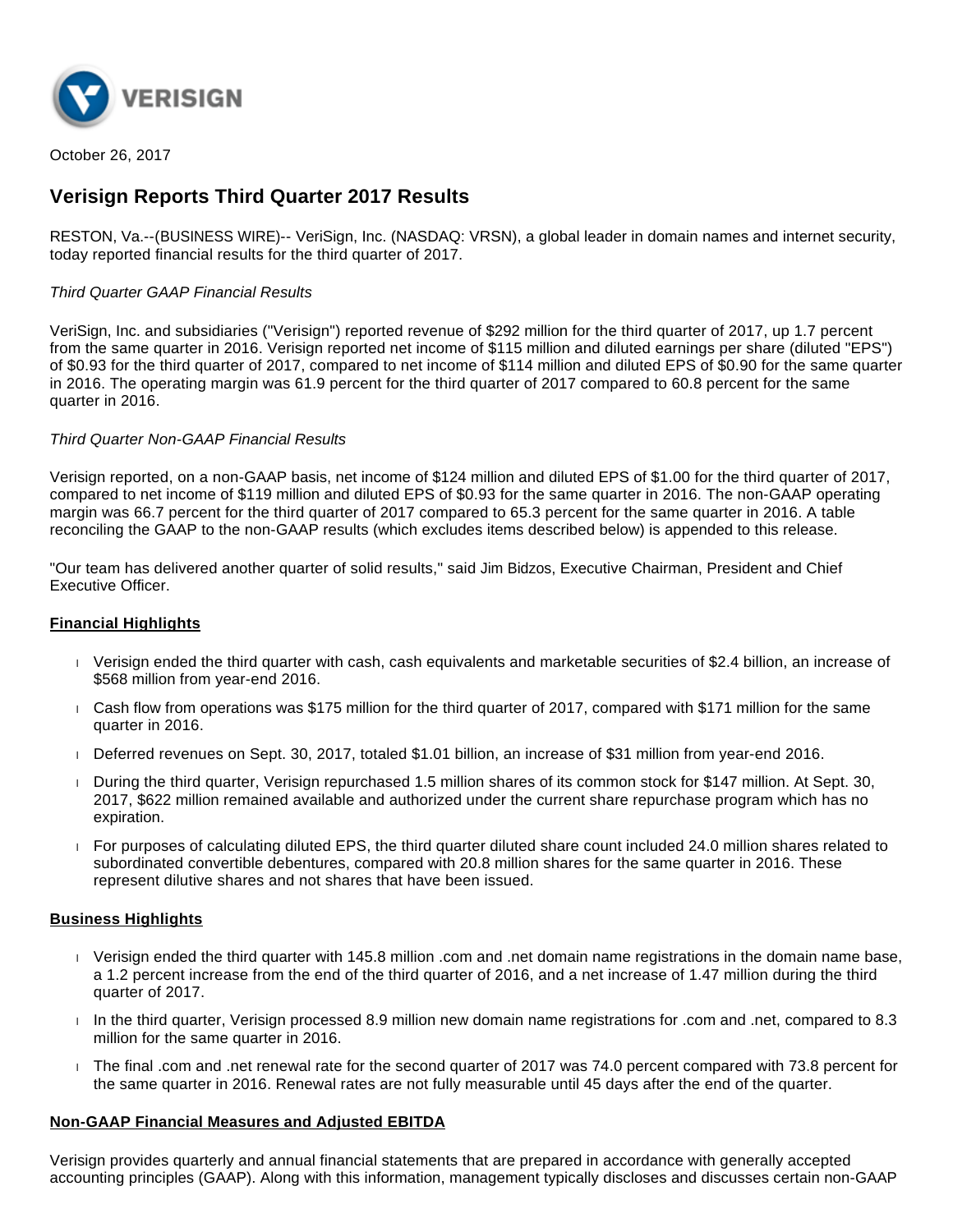financial information in quarterly earnings releases, on investor conference calls and during investor conferences and related events. This non-GAAP financial information does not include the following types of financial measures that are included in GAAP: stock-based compensation, unrealized gain/loss on the contingent interest derivative on the subordinated convertible debentures, and non-cash interest expense. Non-GAAP net income is decreased by amounts accrued, if any, during the period for contingent interest payable through August 15, 2017, resulting from upside or downside triggers related to the subordinated convertible debentures, and is adjusted for an income tax rate of 25 percent starting from the second quarter of 2017, and 26 percent for the other periods presented herein, both of which differ from the GAAP income tax rate.

On a quarterly basis, Verisign also provides Adjusted EBITDA. Adjusted EBITDA is a non-GAAP financial measure and is calculated in accordance with the terms of the indentures governing Verisign's senior notes. Adjusted EBITDA refers to net income before interest, taxes, depreciation and amortization, stock-based compensation, unrealized gain / loss on the contingent interest derivative on the subordinated convertible debentures, unrealized gain / loss on hedging agreements and gain on the sale of a business.

Management believes that this non-GAAP financial data supplements the GAAP financial data by providing investors with additional information that allows them to have a clearer picture of Verisign's operations and financial performance and the comparability of Verisign's operating results from period to period. The presentation of this additional information is not meant to be considered in isolation nor as a substitute for results prepared in accordance with GAAP.

The tables appended to this release include a reconciliation of the non-GAAP financial information to the comparable financial information reported in accordance with GAAP for the given periods.

## **Today's Conference Call**

Verisign will host a live conference call today at 4:30 p.m. (EDT) to review the third quarter 2017 results. The call will be accessible by direct dial at (888) 676-VRSN (U.S.) or (323) 701-0225 (international), conference ID: Verisign. A listen-only live web cast of the conference call and accompanying slide presentation will also be available at [https://investor.verisign.com.](http://cts.businesswire.com/ct/CT?id=smartlink&url=https%3A%2F%2Finvestor.verisign.com&esheet=51706005&newsitemid=20171026006236&lan=en-US&anchor=https%3A%2F%2Finvestor.verisign.com&index=1&md5=b181a895bf74b4607da1375eda969cec) An audio archive of the call will be available at [https://investor.verisign.com/events.cfm](http://cts.businesswire.com/ct/CT?id=smartlink&url=https%3A%2F%2Finvestor.verisign.com%2Fevents.cfm&esheet=51706005&newsitemid=20171026006236&lan=en-US&anchor=https%3A%2F%2Finvestor.verisign.com%2Fevents.cfm&index=2&md5=33b40f1b5bbebe3f07e7b7207d68ae45). This news release and the financial information discussed on today's conference call are available at [https://investor.verisign.com.](http://cts.businesswire.com/ct/CT?id=smartlink&url=https%3A%2F%2Finvestor.verisign.com&esheet=51706005&newsitemid=20171026006236&lan=en-US&anchor=https%3A%2F%2Finvestor.verisign.com&index=3&md5=523f198ee25737af09a996da850c4f43)

## **About Verisign**

Verisign, a global leader in domain names and internet security, enables internet navigation for many of the world's most recognized domain names and provides protection for websites and enterprises around the world. Verisign ensures the security, stability and resiliency of key internet infrastructure and services, including the .com and .net domains and two of the internet's root servers, as well as performs the root zone maintainer function for the core of the internet's Domain Name System (DNS). Verisign's Security Services include Distributed Denial of Service Protection and Managed DNS. To learn more about what it means to be Powered by Verisign, please visit [Verisign.com](http://cts.businesswire.com/ct/CT?id=smartlink&url=http%3A%2F%2Fwww.Verisign.com&esheet=51706005&newsitemid=20171026006236&lan=en-US&anchor=Verisign.com&index=4&md5=129b66d654774d5e95e270d62cb7d6fb).

## VRSNF

Statements in this announcement other than historical data and information constitute forward-looking statements within the meaning of Section 27A of the Securities Act of 1933 as amended and Section 21E of the Securities Exchange Act of 1934 as amended. These statements involve risks and uncertainties that could cause our actual results to differ materially from those stated or implied by such forward-looking statements. The potential risks and uncertainties include, among others, whether the U.S. Department of Commerce will approve any exercise by us of our right to increase the price per .com domain name, under certain circumstances, the uncertainty of whether we will be able to demonstrate to the U.S. Department of Commerce that market conditions warrant removal of the pricing restrictions on .com domain names and the uncertainty of whether we will experience other negative changes to our pricing terms; the failure to renew key agreements on similar terms, or at all; new or existing governmental laws and regulations in the U.S. or other applicable foreign jurisdictions; system interruptions, security breaches, attacks on the internet by hackers, viruses, or intentional acts of vandalism; the uncertainty of the impact of changes to the multi-stakeholder model of internet governance; changes in internet practices and behavior and the adoption of substitute technologies; the success or failure of the evolution of our markets; the operational and other risks from the introduction of new gTLDs by ICANN and our provision of back-end registry services; the highly competitive business environment in which we operate; whether we can maintain strong relationships with registrars and their resellers to maintain their marketing focus on our products and services; challenging global economic conditions; economic, legal and political risk associated with our international operations; our ability to protect and enforce our rights to our intellectual property and ensure that we do not infringe on others' intellectual property; the outcome of legal or other challenges resulting from our activities or the activities of registrars or registrants, or litigation generally; the impact of our new strategic initiatives, including our IDN gTLDs; whether we can retain and motivate our senior management and key employees; the impact of unfavorable tax rules and regulations; and our ability to continue to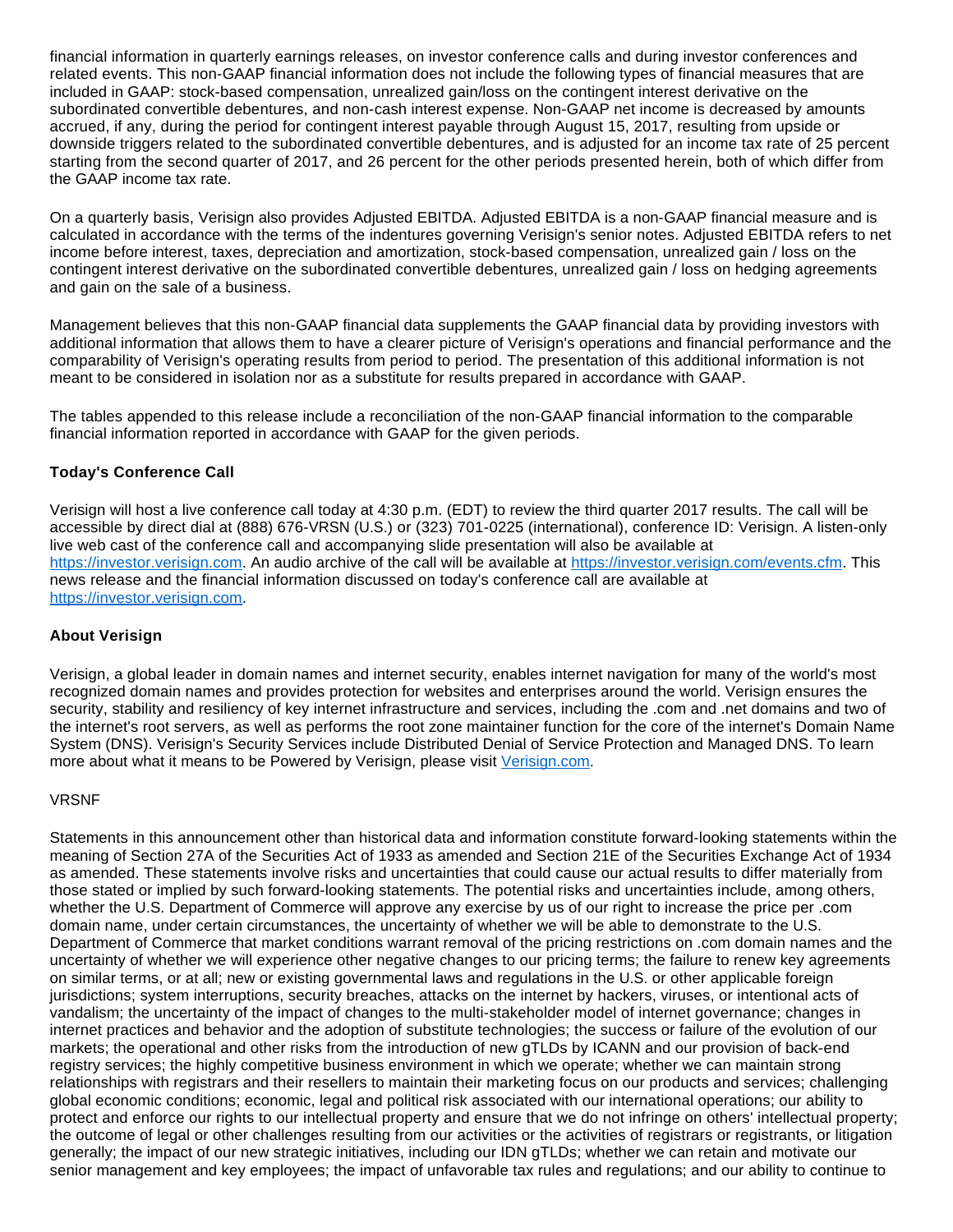reinvest offshore our foreign earnings. More information about potential factors that could affect our business and financial results is included in our filings with the SEC, including in our Annual Report on Form 10-K for the year ended Dec. 31, 2016, Quarterly Reports on Form 10-Q and Current Reports on Form 8-K. Verisign undertakes no obligation to update any of the forward-looking statements after the date of this announcement.

©2017 VeriSign, Inc. All rights reserved. VERISIGN, the VERISIGN logo, and other trademarks, service marks, and designs are registered or unregistered trademarks of VeriSign, Inc. and its subsidiaries in the United States and in foreign countries. All other trademarks are property of their respective owners.

## **VERISIGN, INC. CONDENSED CONSOLIDATED BALANCE SHEETS (In thousands, except par value) (Unaudited)**

| 2017                                                                                 |    |                              | September 30, December 31,<br>2016 |                              |
|--------------------------------------------------------------------------------------|----|------------------------------|------------------------------------|------------------------------|
| <b>ASSETS</b>                                                                        |    |                              |                                    |                              |
| Current assets:                                                                      |    |                              |                                    |                              |
| Cash and cash equivalents                                                            | \$ | 286,822                      | \$                                 | 231,945                      |
| Marketable securities                                                                |    | 2,078,905                    |                                    | 1,565,962                    |
| Other current assets                                                                 |    | 40,293                       |                                    | 44,435                       |
| Total current assets                                                                 |    | 2,406,020                    |                                    | 1,842,342                    |
| Property and equipment, net                                                          |    | 265,306                      |                                    | 266,125                      |
| Goodwill                                                                             |    | 52,527                       |                                    | 52,527                       |
| Deferred tax assets                                                                  |    | 20,458                       |                                    | 9,385                        |
| Deposits to acquire intangible assets                                                |    | 145,000                      |                                    | 145,000                      |
| Other long-term assets                                                               |    | 19,052                       |                                    | 19,193                       |
| Total long-term assets                                                               |    | 502,343                      |                                    | 492,230                      |
| <b>Total assets</b>                                                                  | \$ | 2,908,363                    |                                    | 2,334,572                    |
| <b>LIABILITIES AND STOCKHOLDERS' DEFICIT</b>                                         |    |                              |                                    |                              |
| Current liabilities:                                                                 |    |                              |                                    |                              |
| Accounts payable and accrued liabilities                                             | \$ | 193,462                      | \$                                 | 203,920                      |
| Deferred revenues                                                                    |    | 717,586                      |                                    | 688,265                      |
| Subordinated convertible debentures, including contingent interest derivative        |    | 624,474                      |                                    | 629,764                      |
| <b>Total current liabilities</b>                                                     |    | 1,535,522                    |                                    | 1,521,949                    |
| Long-term deferred revenues                                                          |    | 289,262                      |                                    | 287,424                      |
| Senior notes                                                                         |    | 1,781,912                    |                                    | 1,237,189                    |
| Deferred tax liabilities                                                             |    | 401,359                      |                                    | 371,433                      |
| Other long-term tax liabilities                                                      |    | 130,246                      |                                    | 117,172                      |
| Total long-term liabilities                                                          |    | 2,602,779                    |                                    | 2,013,218                    |
| <b>Total liabilities</b>                                                             |    | 4,138,301                    |                                    | 3,535,167                    |
| Commitments and contingencies                                                        |    |                              |                                    |                              |
| Stockholders' deficit:                                                               |    |                              |                                    |                              |
| Preferred stock--par value \$.001 per share; Authorized shares: 5,000; Issued and    |    |                              |                                    |                              |
| outstanding shares: none                                                             |    |                              |                                    |                              |
| Common stock-par value \$.001 per share; Authorized shares: 1,000,000; Issued        |    |                              |                                    |                              |
| shares: 325, 172 at September 30, 2017 and 324, 118 at December 31, 2016;            |    |                              |                                    |                              |
| Outstanding shares: 98,865 at September 30, 2017 and 103,091 at December 31,<br>2016 |    | 325                          |                                    | 324                          |
|                                                                                      |    |                              |                                    |                              |
| Additional paid-in capital<br>Accumulated deficit                                    |    | 16,570,518<br>(17, 797, 627) |                                    | 16,987,488<br>(18, 184, 954) |
| Accumulated other comprehensive loss                                                 |    | (3, 154)                     |                                    | (3, 453)                     |
| Total stockholders' deficit                                                          |    |                              |                                    |                              |
|                                                                                      |    | (1,229,938)                  |                                    | (1,200,595)                  |
| Total liabilities and stockholders' deficit                                          | \$ | 2,908,363                    | \$                                 | 2,334,572                    |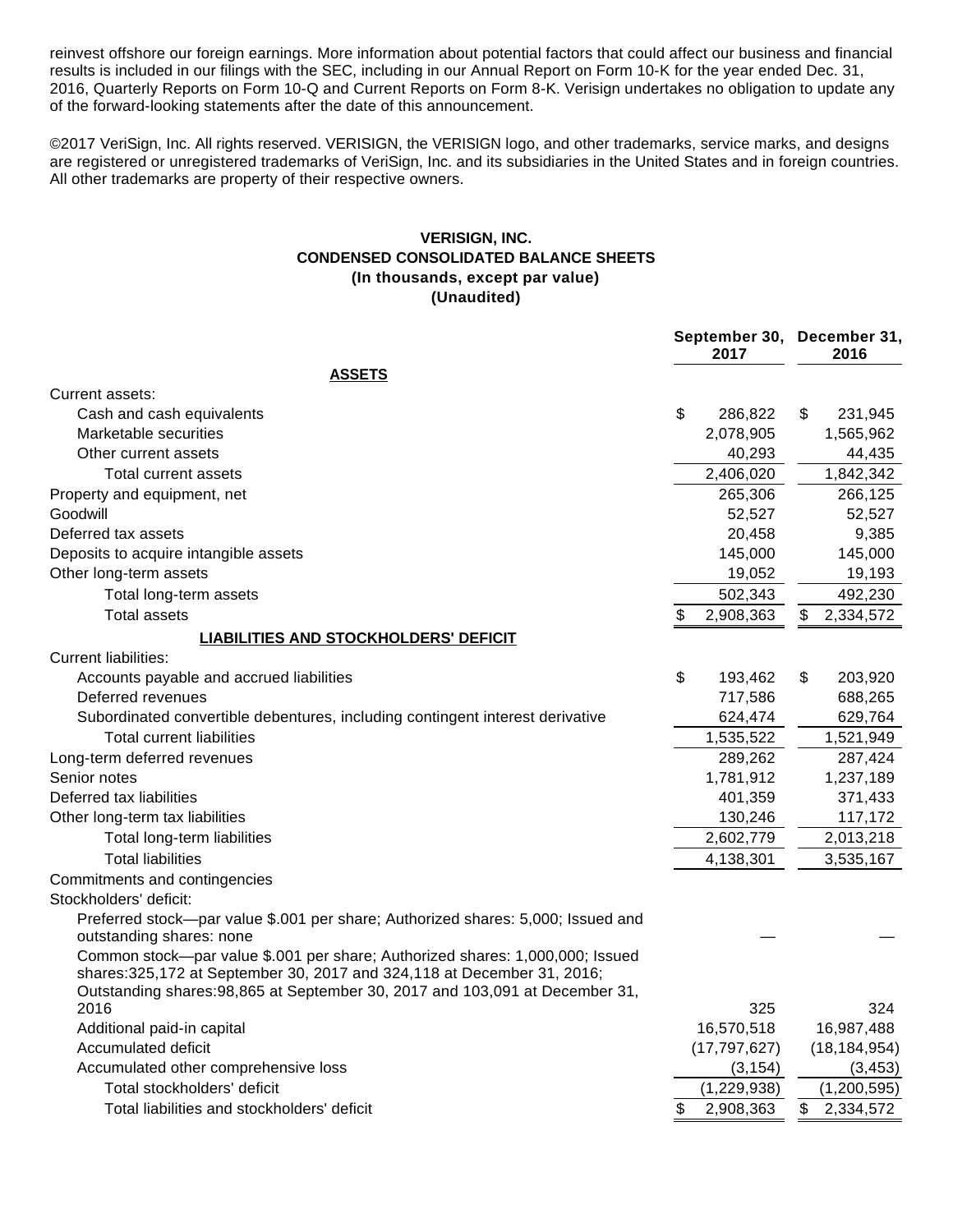## **VERISIGN, INC. CONDENSED CONSOLIDATED STATEMENTS OF COMPREHENSIVE INCOME (In thousands, except per share data) (Unaudited)**

|                                                                              |            | <b>Three Months Ended</b><br>September 30, |            | <b>Nine Months Ended</b><br>September 30, |  |
|------------------------------------------------------------------------------|------------|--------------------------------------------|------------|-------------------------------------------|--|
|                                                                              | 2017       | 2016                                       | 2017       | 2016                                      |  |
| Revenues                                                                     | \$292,428  | \$287,554                                  | \$869,594  | \$855,896                                 |  |
| Costs and expenses:                                                          |            |                                            |            |                                           |  |
| Cost of revenues                                                             | 47,333     | 49,807                                     | 145,646    | 149,142                                   |  |
| Sales and marketing                                                          | 18,667     | 18,647                                     | 56,463     | 58,431                                    |  |
| Research and development                                                     | 12,715     | 14,324                                     | 39,569     | 45,355                                    |  |
| General and administrative                                                   | 32,654     | 30,000                                     | 96,626     | 85,158                                    |  |
| Total costs and expenses                                                     | 111,369    | 112,778                                    | 338,304    | 338,086                                   |  |
| Operating income                                                             | 181,059    | 174,776                                    | 531,290    | 517,810                                   |  |
| Interest expense                                                             | (37, 756)  | (28, 919)                                  | (95, 869)  | (86, 582)                                 |  |
| Non-operating income, net                                                    | 6,241      | 3,262                                      | 21,544     | 8,092                                     |  |
| Income before income taxes                                                   | 149,544    | 149,119                                    | 456,965    | 439,320                                   |  |
| Income tax expense                                                           | (34, 645)  | (34, 692)                                  | (102, 554) | (104, 227)                                |  |
| Net income                                                                   | 114,899    | 114,427                                    | 354,411    | 335,093                                   |  |
| Realized foreign currency translation adjustments, included in net<br>income |            |                                            |            | 85                                        |  |
| Unrealized gain (loss) on investments                                        | 61         | (485)                                      | 739        | 1,301                                     |  |
| Realized gain on investments, included in net income                         | (325)      | (11)                                       | (440)      | (78)                                      |  |
| Other comprehensive (loss) income                                            | (264)      | (496)                                      | 299        | 1,308                                     |  |
| Comprehensive income                                                         | \$114,635  | \$113,931                                  | \$354,710  | \$336,401                                 |  |
| Earnings per share:                                                          |            |                                            |            |                                           |  |
| Basic                                                                        | \$<br>1.15 | 1.08<br>\$                                 | 3.51<br>\$ | 3.10<br>\$                                |  |
| <b>Diluted</b>                                                               | \$<br>0.93 | $\boldsymbol{\mathsf{S}}$<br>0.90          | \$<br>2.85 | \$<br>2.58                                |  |
| Shares used to compute earnings per share                                    |            |                                            |            |                                           |  |
| <b>Basic</b>                                                                 | 99,614     | 106,307                                    | 101,036    | 107,982                                   |  |
| <b>Diluted</b>                                                               | 124,074    | 127,750                                    | 124,162    | 129,967                                   |  |

## **VERISIGN, INC. CONDENSED CONSOLIDATED STATEMENTS OF CASH FLOWS (In thousands) (Unaudited)**

|                                                                                   | <b>Nine Months Ended</b><br>September 30, |           |  |
|-----------------------------------------------------------------------------------|-------------------------------------------|-----------|--|
|                                                                                   | 2017                                      | 2016      |  |
| Cash flows from operating activities:                                             |                                           |           |  |
| Net income                                                                        | \$354.411                                 | \$335,093 |  |
| Adjustments to reconcile net income to net cash provided by operating activities: |                                           |           |  |
| Depreciation of property and equipment                                            | 37,665                                    | 44,114    |  |
| Gain on sale of business                                                          | (10, 421)                                 |           |  |
| Stock-based compensation                                                          | 40,043                                    | 35,745    |  |
| Payment of contingent interest                                                    | (15, 232)                                 | (13, 385) |  |
| Amortization of debt discount and issuance costs                                  | 10,827                                    | 9,971     |  |
| Other, net                                                                        | (8,942)                                   | (5, 355)  |  |
| Changes in operating assets and liabilities:                                      |                                           |           |  |
| Other assets                                                                      | 4,566                                     | 14,278    |  |
| Accounts payable and accrued liabilities                                          | (9,524)                                   | (8, 285)  |  |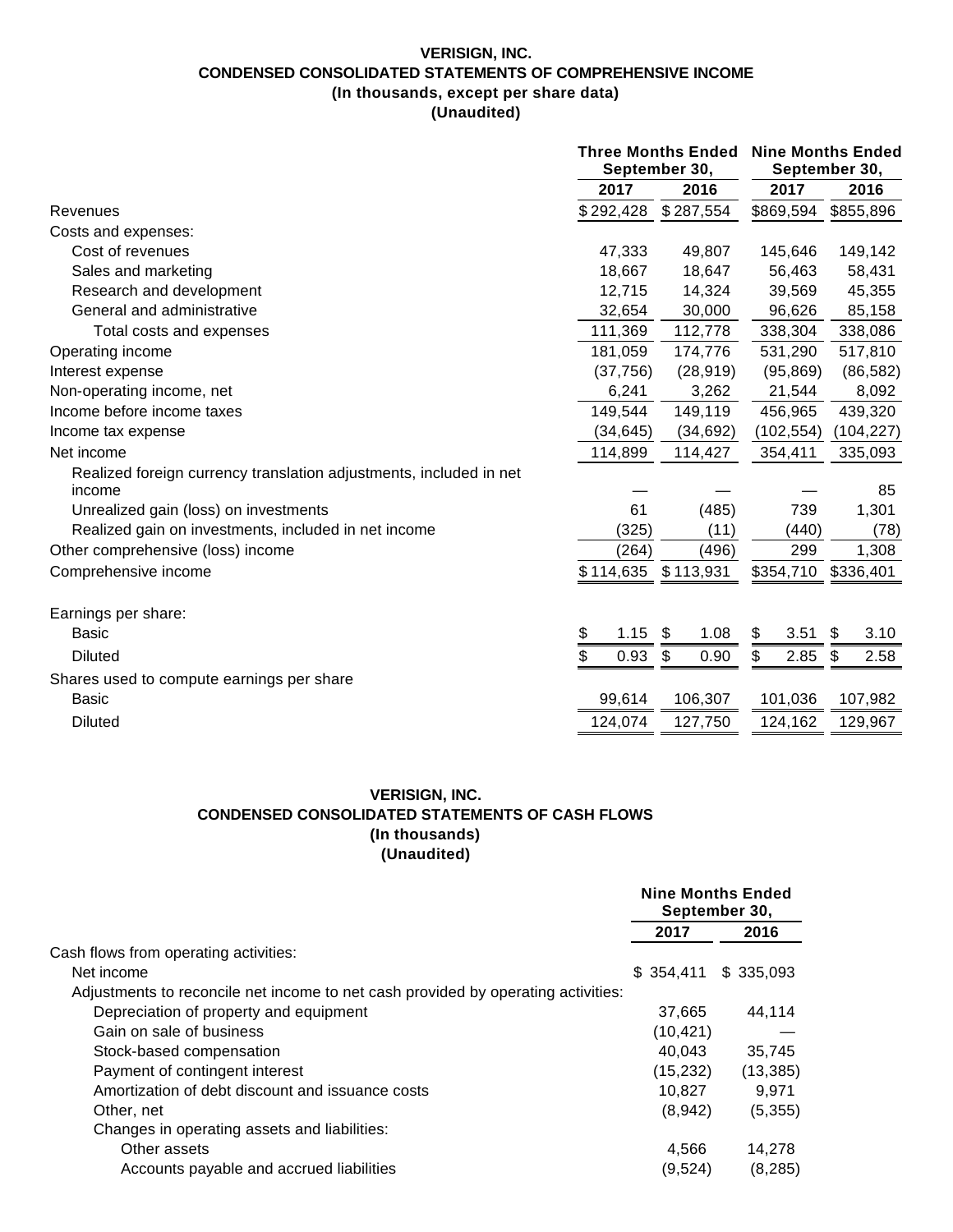| Deferred revenues                                             | 32,790       | 19,470                      |
|---------------------------------------------------------------|--------------|-----------------------------|
| Net deferred income taxes and other long-term tax liabilities | 67,385       | 56,397                      |
| Net cash provided by operating activities                     | 503,568      | 488,043                     |
| Cash flows from investing activities:                         |              |                             |
| Proceeds from maturities and sales of marketable securities   | 3,895,675    | 3,029,699                   |
| Purchases of marketable securities                            |              | $(4,398,787)$ $(2,917,743)$ |
| Purchases of property and equipment                           | (40, 609)    | (19, 889)                   |
| Deposits to acquire intangible assets                         |              | (143,000)                   |
| Other investing activities                                    | 12,102       | 171                         |
| Net cash used in investing activities                         | (531, 619)   | (50,762)                    |
| Cash flows from financing activities:                         |              |                             |
| Proceeds from employee stock purchase plan                    | 12,915       | 13,670                      |
| Repurchases of common stock                                   | (474, 290)   | (501, 934)                  |
| Proceeds from borrowings, net of issuance costs               | 543,185      |                             |
| Net cash provided by (used in) financing activities           | 81,810       | (488, 264)                  |
| Effect of exchange rate changes on cash and cash equivalents  | 1,118        | 109                         |
| Net increase (decrease) in cash and cash equivalents          | 54,877       | (50, 874)                   |
| Cash and cash equivalents at beginning of period              | 231,945      | 228,659                     |
| Cash and cash equivalents at end of period                    | \$286,822    | \$177,785                   |
| Supplemental cash flow disclosures:                           |              |                             |
| Cash paid for interest                                        | 86,622       | 84,930<br>S                 |
| Cash paid for income taxes, net of refunds received           | \$<br>22,717 | 14,474<br>S                 |

# **VERISIGN, INC. RECONCILIATION OF NON-GAAP FINANCIAL MEASURES (In thousands, except per share data) (Unaudited)**

|                                                                                                 | <b>Three Months Ended September 30,</b> |                     |                            |                    |  |  |
|-------------------------------------------------------------------------------------------------|-----------------------------------------|---------------------|----------------------------|--------------------|--|--|
|                                                                                                 |                                         | 2017                | 2016                       |                    |  |  |
|                                                                                                 | Operating<br>Income                     | <b>Net Income</b>   | Operating<br><b>Income</b> | Net Income         |  |  |
| <b>GAAP</b> as reported                                                                         | \$181,059                               | \$114,899           | \$174,776                  | \$114,427          |  |  |
| Adjustments:                                                                                    |                                         |                     |                            |                    |  |  |
| Stock-based compensation                                                                        | 14,105                                  | 14,105              | 12,854                     | 12,854             |  |  |
| Unrealized gain on contingent interest derivative on the<br>subordinated convertible debentures |                                         |                     |                            | (1,440)            |  |  |
| Non-cash interest expense                                                                       |                                         | 3,779               |                            | 3,381              |  |  |
| Contingent interest payable on subordinated convertible<br>debentures<br>Tax adjustment         |                                         | (1,879)<br>(6, 741) |                            | (3,639)<br>(6,979) |  |  |
| <b>Non-GAAP</b>                                                                                 | \$195,164                               | \$124,163           | \$187,630                  | \$118,604          |  |  |
| <b>Revenues</b>                                                                                 | \$292,428                               |                     | \$287,554                  |                    |  |  |
| <b>Non-GAAP operating margin</b>                                                                | 66.7%                                   |                     | 65.3%                      |                    |  |  |
| <b>Diluted shares</b>                                                                           |                                         | 124,074             |                            | 127,750            |  |  |
| <b>Diluted EPS, non-GAAP</b>                                                                    |                                         | 1.00                |                            | 0.93               |  |  |

|                         |               | Nine Months Ended September 30, |               |                   |  |
|-------------------------|---------------|---------------------------------|---------------|-------------------|--|
|                         |               | 2017                            | 2016          |                   |  |
|                         | Operating     |                                 | Operating     |                   |  |
|                         | <b>Income</b> | <b>Net Income</b>               | <b>Income</b> | <b>Net Income</b> |  |
| <b>GAAP as reported</b> | \$531.290     | \$354,411                       | \$517,810     | \$335,093         |  |
| Adjustments:            |               |                                 |               |                   |  |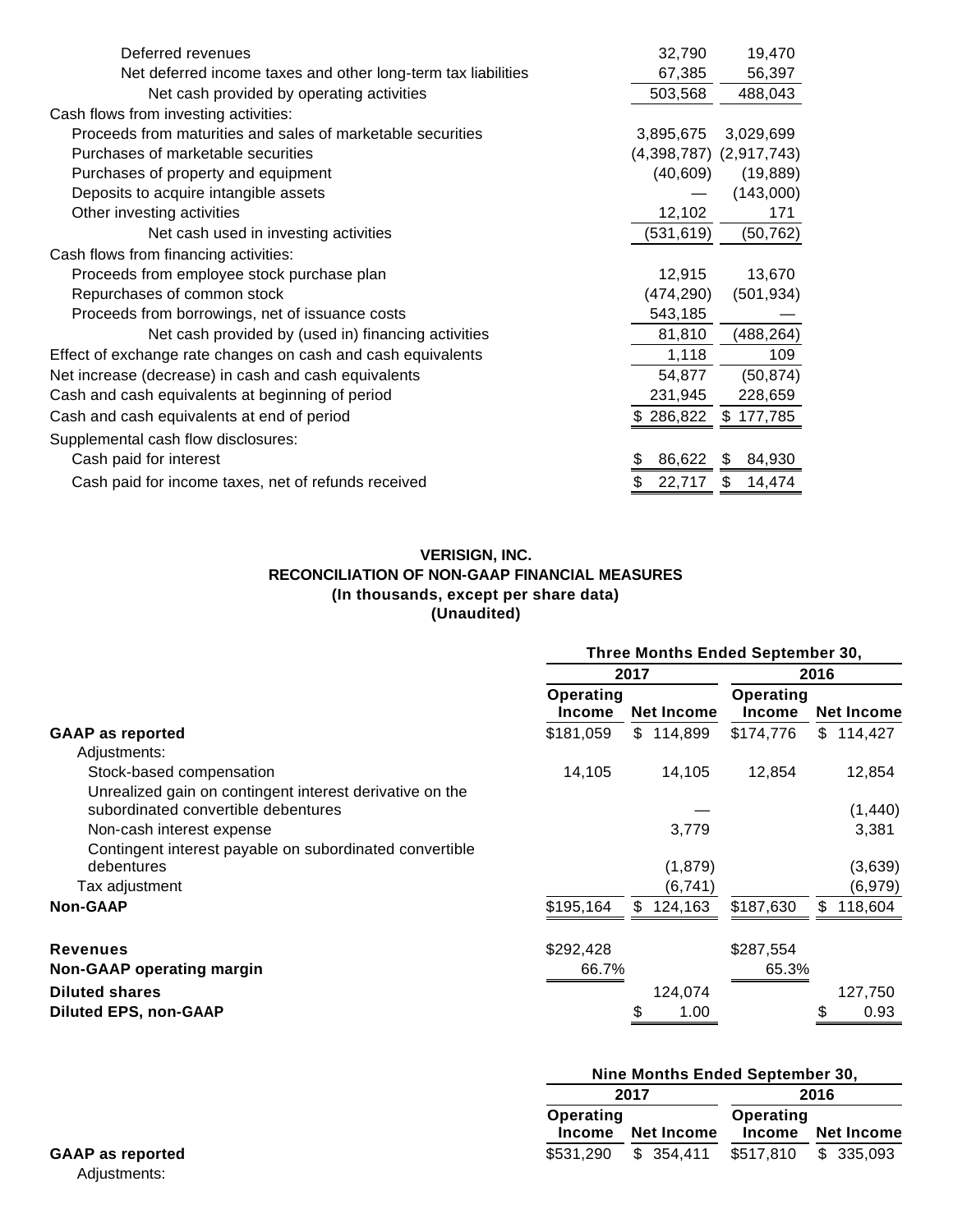| Stock-based compensation<br>Unrealized loss (gain) on contingent interest derivative on the | 40.043    | 40.043        | 35.745    |                | 35,745    |
|---------------------------------------------------------------------------------------------|-----------|---------------|-----------|----------------|-----------|
| subordinated convertible debentures                                                         |           | 893           |           |                | (2, 411)  |
| Non-cash interest expense                                                                   |           | 10,827        |           |                | 9.971     |
| Contingent interest payable on subordinated convertible                                     |           |               |           |                |           |
| debentures                                                                                  |           | (9, 445)      |           |                | (10, 406) |
| Tax adjustment                                                                              |           | (23, 872)     |           |                | (18, 550) |
| <b>Non-GAAP</b>                                                                             | \$571,333 | 372,857<br>\$ | \$553,555 | 349,442<br>\$. |           |
| Revenues                                                                                    | \$869,594 |               | \$855,896 |                |           |
| <b>Non-GAAP operating margin</b>                                                            | 65.7%     |               | 64.7%     |                |           |
| <b>Diluted shares</b>                                                                       |           | 124,162       |           | 129.967        |           |
| <b>Diluted EPS, non-GAAP</b>                                                                |           | 3.00          |           | S              | 2.69      |

## **VERISIGN, INC. RECONCILIATION OF NON-GAAP ADJUSTED EBITDA (In thousands) (Unaudited)**

The following table reconciles GAAP net income to non-GAAP Adjusted EBITDA for the periods shown below (in thousands):

|                                                                              |           | <b>Three Months Ended</b><br>September 30, | <b>Four Quarters</b><br><b>Ended</b><br>September 30, |          |  |
|------------------------------------------------------------------------------|-----------|--------------------------------------------|-------------------------------------------------------|----------|--|
|                                                                              | 2017      | 2016                                       |                                                       | 2017     |  |
| Net Income                                                                   | \$114,899 | \$114,427                                  | \$                                                    | 459.963  |  |
| Interest expense                                                             | 37,756    | 28.919                                     |                                                       | 124,851  |  |
| Income tax expense                                                           | 34,645    | 34.692                                     |                                                       | 138,855  |  |
| Depreciation and amortization                                                | 12.493    | 14.697                                     |                                                       | 51.718   |  |
| Stock-based compensation                                                     | 14.105    | 12,854                                     |                                                       | 54,342   |  |
| Unrealized (gain) loss on contingent interest derivative on the subordinated |           |                                            |                                                       |          |  |
| convertible debentures                                                       |           | (1,440)                                    |                                                       | 902      |  |
| Unrealized loss on hedging agreements                                        | 10        | 460                                        |                                                       | 99       |  |
| Loss (gain) on sale of business                                              | 186       |                                            |                                                       | (10,421) |  |
| <b>Non-GAAP Adjusted EBITDA</b>                                              | \$214.094 | \$204.609                                  |                                                       | 820,309  |  |

## **VERISIGN, INC. STOCK-BASED COMPENSATION CLASSIFICATION (In thousands) (Unaudited)**

The following table presents the classification of stock-based compensation:

|                                        | <b>Three Months Ended</b><br>September 30, |              |     | <b>Nine Months Ended</b><br>September 30, |      |        |      |        |
|----------------------------------------|--------------------------------------------|--------------|-----|-------------------------------------------|------|--------|------|--------|
|                                        |                                            | 2017<br>2016 |     |                                           | 2017 |        | 2016 |        |
| Cost of revenues                       | S                                          | 1.774        | \$. | 1.779                                     | S    | 5.311  |      | 5,367  |
| Sales and marketing                    |                                            | 1,369        |     | 1.129                                     |      | 4,255  |      | 4,219  |
| Research and development               |                                            | 1,575        |     | 1.676                                     |      | 4,553  |      | 4,966  |
| General and administrative             |                                            | 9,387        |     | 8.270                                     |      | 25,924 |      | 21,193 |
| Total stock-based compensation expense |                                            | 14,105       | S   | 12.854                                    | S.   | 40.043 |      | 35,745 |